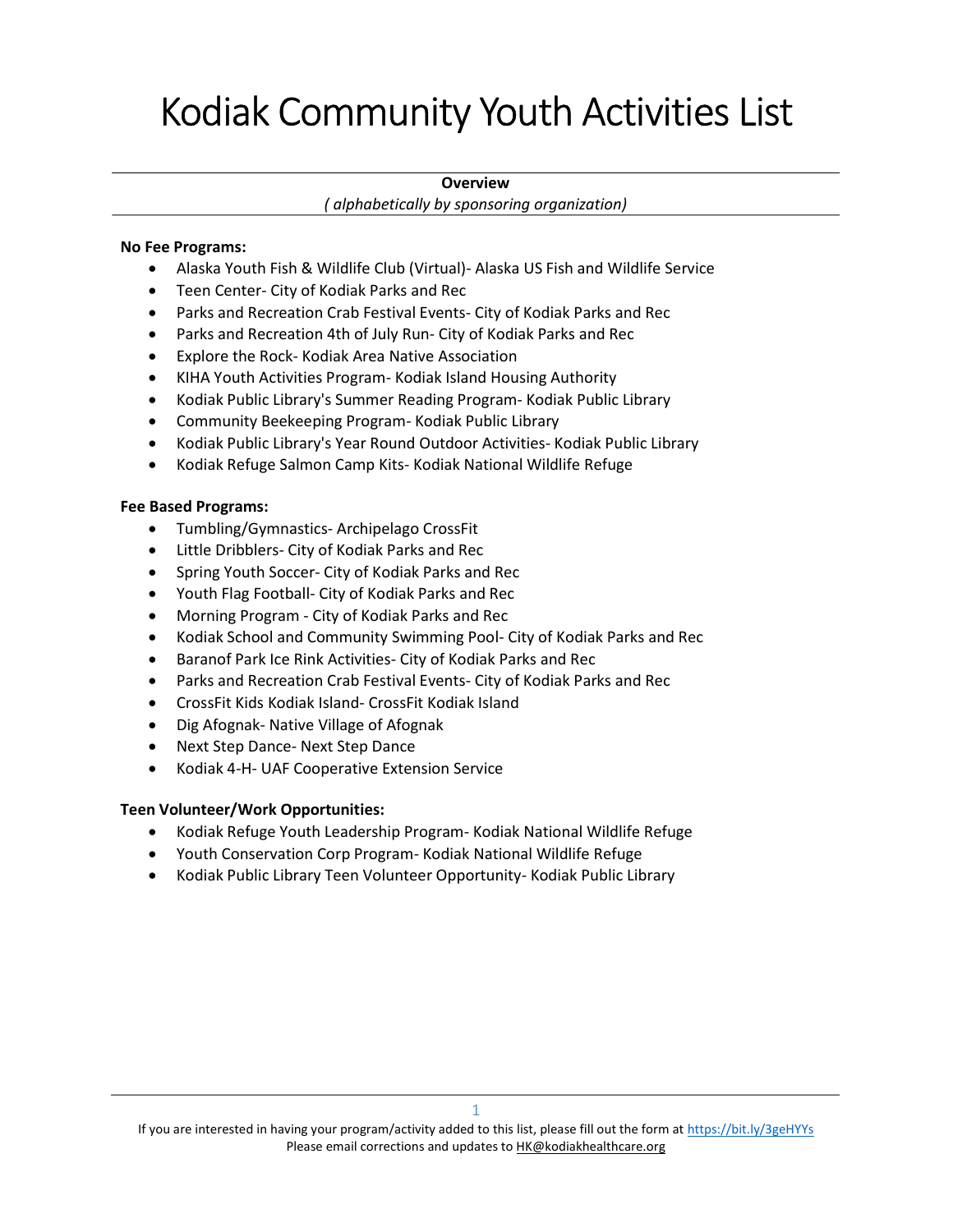#### No Fee

| Alaska Youth Fish & Wildlife Club (Virtual)<br>Alaska US Fish and Wildlife Service<br>www.fws.gov/alaska/pages/alaska-youth-fish-<br>wildlife-club<br><b>NO FEE</b><br>AGES: Programming is tailored to middle school<br>and younger, but all are welcome!<br><b>SCHEDULE: Year Round</b> | Calling all inquisitive explorers, young anglers,<br>brilliant biologists, future fish nerds, and<br>generally nature-curious kiddos! Youth Fish &<br>Wildlife Club aims to tap into youth curiosity and<br>wonder, foster appreciation for nature and<br>culture in Alaska, engage young people informally<br>with science, and teach proficiency in outdoor<br>skills. |
|-------------------------------------------------------------------------------------------------------------------------------------------------------------------------------------------------------------------------------------------------------------------------------------------|--------------------------------------------------------------------------------------------------------------------------------------------------------------------------------------------------------------------------------------------------------------------------------------------------------------------------------------------------------------------------|
|                                                                                                                                                                                                                                                                                           | Join us every Wednesday at 4PM (Alaska time) to<br>learn about a new topic. Check out the website to<br>connect.                                                                                                                                                                                                                                                         |
| <b>Teen Center</b>                                                                                                                                                                                                                                                                        | The Teen Center offers various activities for teens                                                                                                                                                                                                                                                                                                                      |

City of Kodiak Parks and Rec 410 Cedar Street www.city.kodiak.ak.us/parksrec 907-486-8669 CONTACT: Czarina Arbues, Teen Center Recreation Coordinator carbues@city.kodiak.ak.us

The Teen Center offers various activities for teens to participate in such as billiards, ping-pong, basketball, racquetball, a small fitness area to workout, arts & crafts, and video games

NO FEE (Racquetball and the gym do have daily entrance fees) AGES: Teens SCHEDULE: Year Round

#### Parks and Recreation Crab Festival Events

City of Kodiak Parks and Rec Various Locations https://www.city.kodiak.ak.us/parksrec 907-486-8670 CONTACT: Corey Gronn, Parks and Recreation **Director** cgronn@city.kodiak.ak.us

Schedule: In May during Crabfest FEES: Depends on activity AGES: Elementary, Middle School, and High School aged kids are welcome to participate in these activities

The Chamber of Commerce hosts the annual Crab Festival event in May. The City of Kodiak's Parks and Recreation department organizes a few events during the annual celebration. The events hosted include: a chess tournament, Predit-A-Mile Run, Predict-A-Mile Swim, youth foot races, a tennis tournament, a ping-pong tournament, the Pasagshak Bike Race, the Pillar Mountain Race and the Ididarock. (Crab Festival Pasagshak Bike Race, Pillar Mountain Race, and Ididarock do have entry fees)

 $\overline{2}$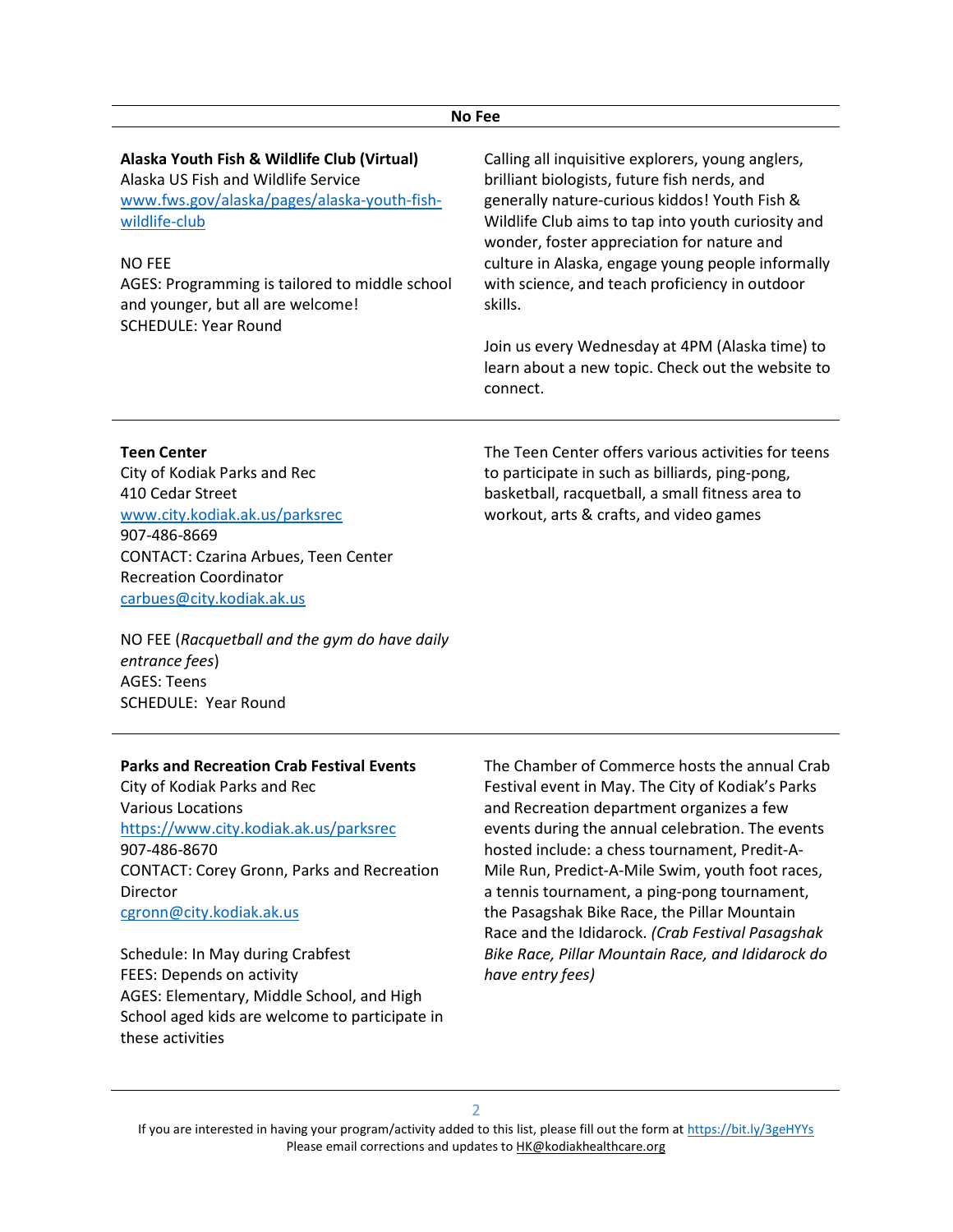### Parks and Recreation 4th of July Run

City of Kodiak https://www.city.kodiak.ak.us/parksrec 907-486-8670 CONTACT: Corey Gronn, Parks and Recreation **Director** cgronn@city.kodiak.ak.us

#### NO FEES

Schedule 4<sup>th</sup> of July weekend Ages: Elementary, Middle School and High School aged kids are welcome to participate in these activities

The City of Kodiak hosts a 10k 4th of July run every year. In 2021, we hosted a 5k/10k event. This event is free of charge and open to all members of the community.

Location: see event registration for details on the course and its starting point. Last year the race started and finished at the Armory.

## Explore the Rock

Kodiak Area Native Association www.facebook.com/KANAPrevention 3449 Rezanof Drive E 907-486-7391 CONTACT: Prevention Department prevention@kodiakhealthcare.org

## NO FEES

AGES: youth entering grades 3 through 12 in the 2022-2023 school ye SCHEDULE: Summer Program

KANA Prevention's virtual summer hiking program, Explore the Rock will return for Summer 2022. Hiking routes and geocache information will be posted weekly on the KANA Prevention Facebook page. Each Monday at 10 am we will post a low elevation hike and on Thursday at 10 am we will post a high elevation hike on the Prevention Facebook. To receive credit participants will need to submit proof through the ETR submission form. Proof can include Alltrails recordings, photos of participants on the trail, or found geocaches. More details will be released April 18, 2022.

## KIHA Youth Activities Program

Kodiak Island Housing Authority 2815 Woody Way 907-942-7681 CONTACT: Nancy Pruitt nancyp@kiha.org

NO FEES AGES: Elementary (Grades K-5) SCHEDULE: Year Round Program At the Family Investment Center School-Aged Program, activities for children address all modalities, encourage healthy choices and physical activity, and include a reading and writing component to reading skills. Charter bus service is provided to get children to school, recognizing the importance of daily attendance. A big part of the program is taking the children out into the community and wilderness of Kodiak through field trips, hikes, and picnics. The program encourages the children to participate in life-long recreation activities like bowling, swimming, hiking, biking, foraging, fishing, and skating.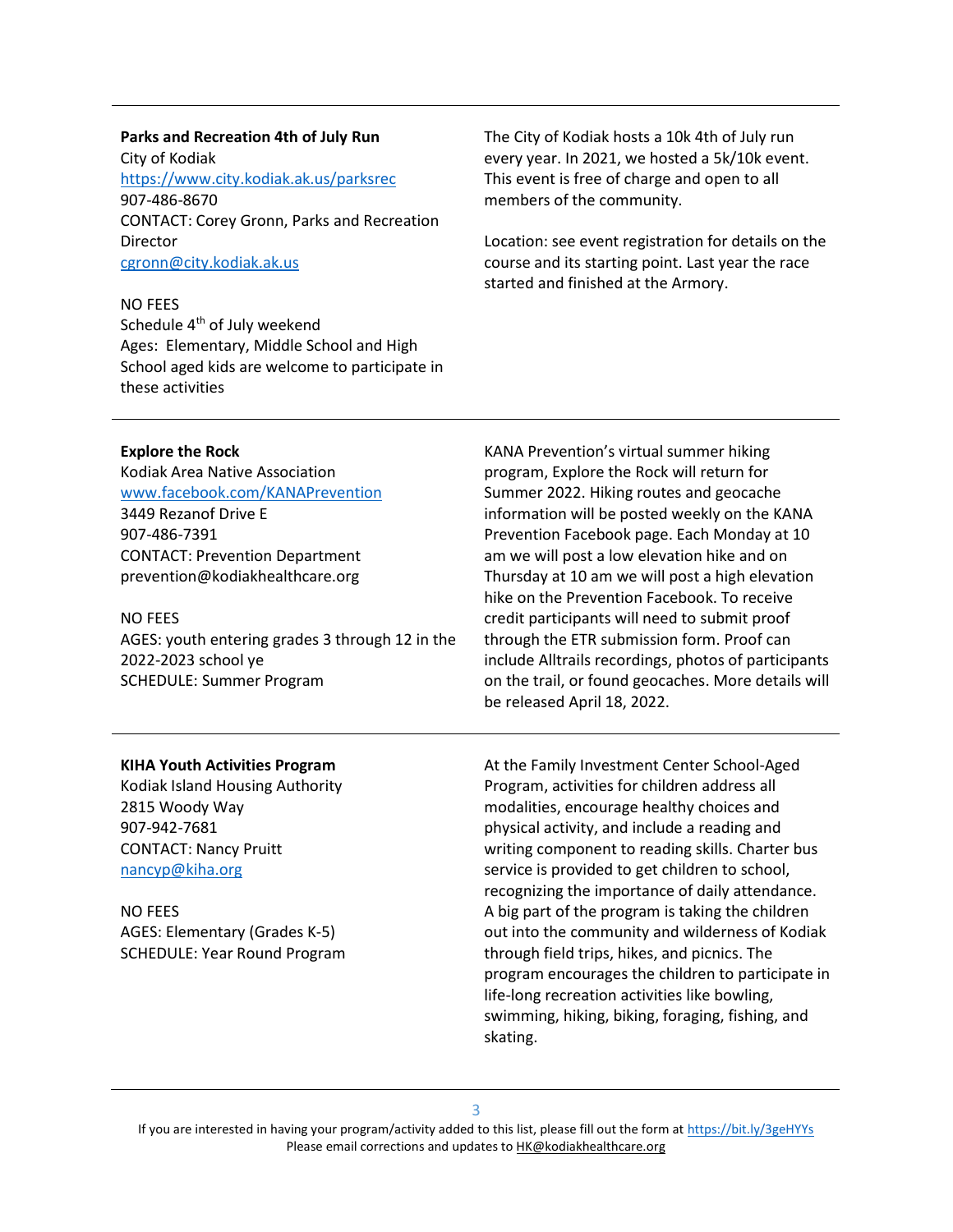Kodiak Public Library's Summer Reading Program 2022- "Beyond the Beaten Path" Kodiak Public Library 612 Egan Way www.facebook.com/kodiakpubliclibrary http://www.city.kodiak.ak.us/library 907- 486-8686 CONTACT: Ani Thomas, Youth Services Specialist athomas@city.kodiak.ak.us

Kodiak Public Library's encourages all ages to join the Summer Reading Program. Keep track of your reading and library activities and collect incentives along the way! Additional Grand Prizes awarded to Kodiak's top finishers.

NO FEES AGES: All Ages SCHEDULE: Summer Program Kodiak.beanstack.org

#### Community Beekeeping Program

Kodiak Public Library 612 Egan Way http://www.city.kodiak.ak.us/library www.facebook.com/kodiakpubliclibrary 907- 486-8686 CONTACT: Ani Thomas, Youth Services Specialist athomas@city.kodiak.ak.us

NO FEES AGES: All Ages SCHEDULE: Weekly, May through September

#### Kodiak Public Library's Year Round Outdoor **Activities**

Kodiak Public Library 612 Egan Way http://www.city.kodiak.ak.us/library www.facebook.com/kodiakpubliclibrary 907- 486-8686 CONTACT: Ani Thomas, Youth Services Specialist athomas@city.kodiak.ak.us

NO FEES AGES: Elementary (Grades K-5) SCHEDULE: Year Round

Join the Kodiak Public Library in its Community Beekeeping Program. There are many ways to BEE involved. Sign up to join a weekly one hour hive check and meet the bees up close, check out a Honey Bee STEAM kit to explore life cycles, beekeeping tools, and how to make honey, or browse our movies and books about bees. Coming soon is an opportunity to help out with our pollinator garden

Enjoy several activities outside the library. Young kids will enjoy getting the wiggles out on our painted sidewalk as they leap like a frog onto lily pads or stomp like a dinosaur. Next do our Story Stroll by reading pages of a picture book as you walk around the building. Don't forget to collect your take away craft that goes with the two stories you just read. Stories change monthly (or more frequently in summer). Top off your experience by bringing a snack to enjoy at our new picnic tables

4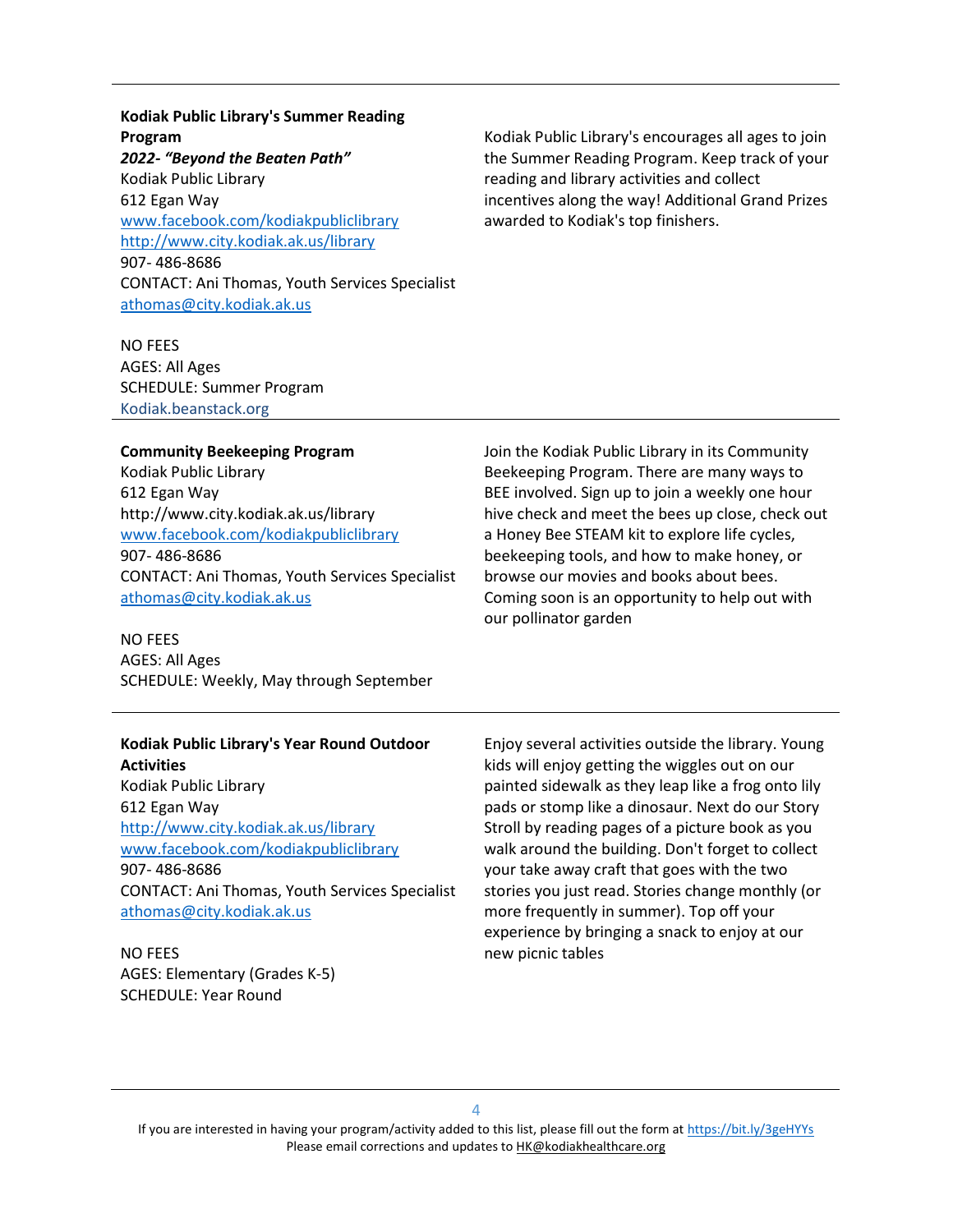Kodiak Refuge Salmon Camp Kits Kodiak National Wildlife Refuge Kodiak Refuge Visitor Center 402 Center Avenue. www.facebook.com/kodiakrefuge 907-487-2626 CONTACT: Natalie Fath Michelle\_Lawson@fws.gov

NO FEES AGES: Elementary (grades K-5th) SCHEDULE: Monthly

Once a month we are offering a kit with lesson and art supplies for families to pick up at our front door at the Kodiak Refuge Visitor Center. The kits target elementary school aged children.

#### Fee Based

Tumbling/Gymnastics Archipelago CrossFit 326 Center St Suite 90E www.facebook.com/archipelagocrossfit (208) 201-2397 CONTACT: Lisa Frick Fitbyfrick@gmail.com

\$ Fee based AGES: Elementary School (grades K-5) SCHEDULE: Meets Weekly

Little Dribblers

City of Kodiak Parks and Rec www.city.kodiak.ak.us/parksrec 907-486-8669 CONTACT: Czarina Arbues, Teen Center Recreation Coordinator carbues@city.kodiak.ak.us

\$ FEES AGES: Grades 3rd-6th SCHEDULE: Fall Program Tumbling to intermediate gymnastics. Floor and beam exercises.

For Boys & Girls in  $3^{rd}$  – 6<sup>th</sup> grade youth basketball program. Teams are evenly split by skill level of participants in 4 separate divisions (Boys  $3^{\text{rd}}$  &  $4^{\text{th}}$ , Boys 5<sup>th</sup> & 6<sup>th</sup>, Girls 3<sup>rd</sup> & 4<sup>th</sup>, Girls 5<sup>th</sup> & 6<sup>th</sup>). Location is dependent on available gym spaceusually Middle School and North Star Elementary gyms.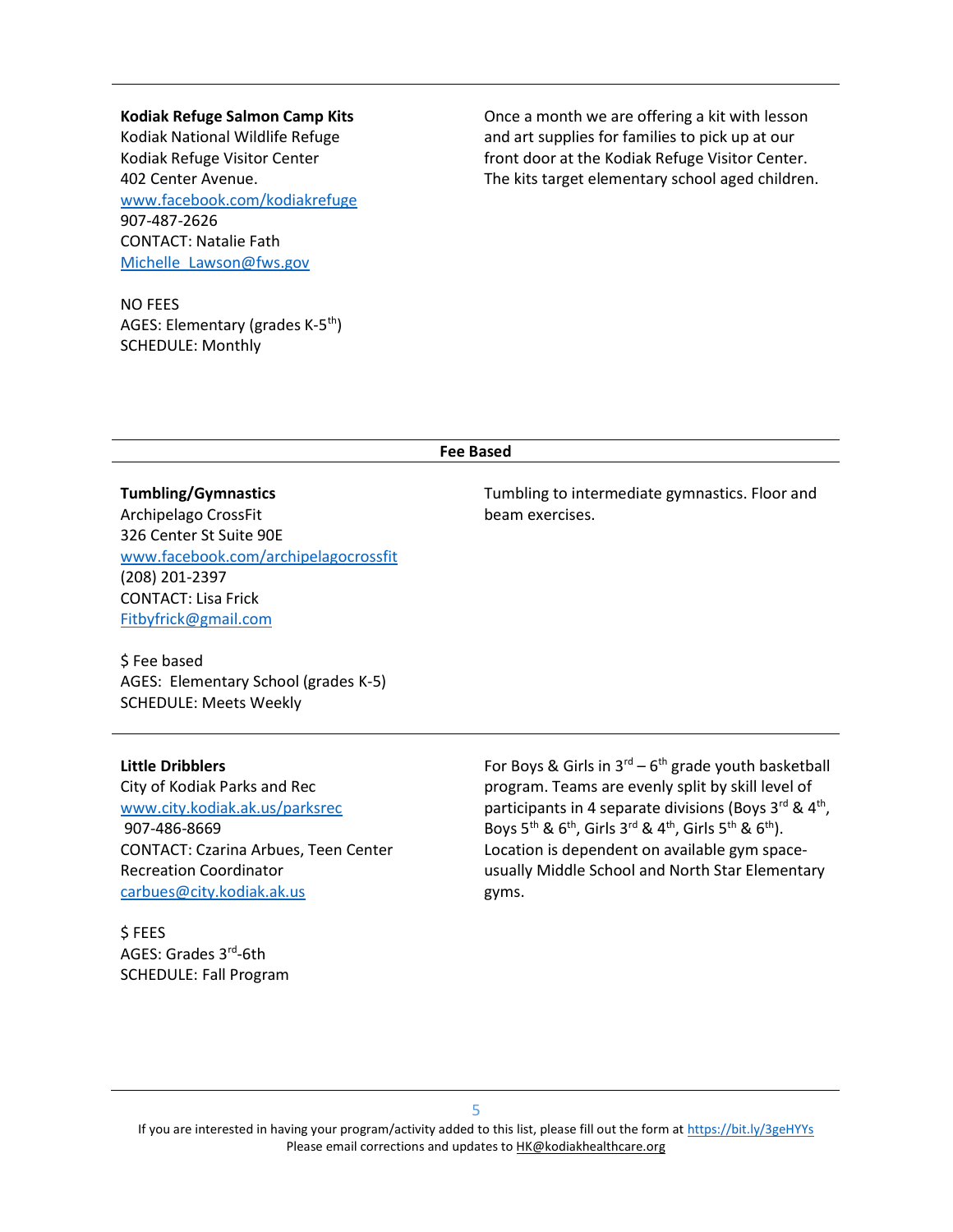## Spring Youth Soccer City of Kodiak Parks and Rec Baranof Field Turf/Ice Rink www.city.kodiak.ak.us/parksrec 907-486-8669 CONTACT: Czarina Arbues, Teen Center Recreation Coordinator carbues@city.kodiak.ak.us

\$ FEES AGES: Kindergarten-8<sup>th</sup> Grade SCHEDULE: Spring Program

Co-Ed youth soccer league for youth Kinder –  $8<sup>th</sup>$ grade. Teams are evenly split by skill level of participants in 4 different divisions (Kinder & 1st) grade,  $2^{nd}$  &  $3^{rd}$  grade,  $4^{th}$  &  $5^{th}$  grade, and  $6^{th}$ - $8^{th}$ grade).

Youth Flag Football

City of Kodiak Parks and Rec Baranof Field Turf www.city.kodiak.ak.us/parksrec 907-486-8669 CONTACT: Czarina Arbues, Teen Center Recreation Coordinator carbues@city.kodiak.ak.us

Co-Ed youth flag football league for youth in grade  $3^{rd} - 8^{th}$  grade. Teams are evenly split by skill level of participants in two divisions  $(3^{rd} - 5^{th}$ grade and  $6^{th} - 8^{th}$  grade).

\$ Fees AGES: 3rd-8th Grade SCHEDULE: Summer Program

## Youth Swim Lessons

Kodiak School and Community Swimming Pool City of Kodiak Parks and Rec www.city.kodiak.ak.us/parksrec/page/aquatics-0 800 Upper Mill Bay Road 907-481-2267 CONTACT: Heather Hubert, Aquatics Coordinator hhubert@city.kodiak.ak.us

\$ FEES AGES: Pre-school  $-5<sup>th</sup>$  grade SCHEDULE: Year Round

Swim Lessons are offered throughout the year at various times (Spring, Summer, Fall and Christmas Break). Levels offered are Pre-school Beginner, Pre-school Advanced, Level 1 and Level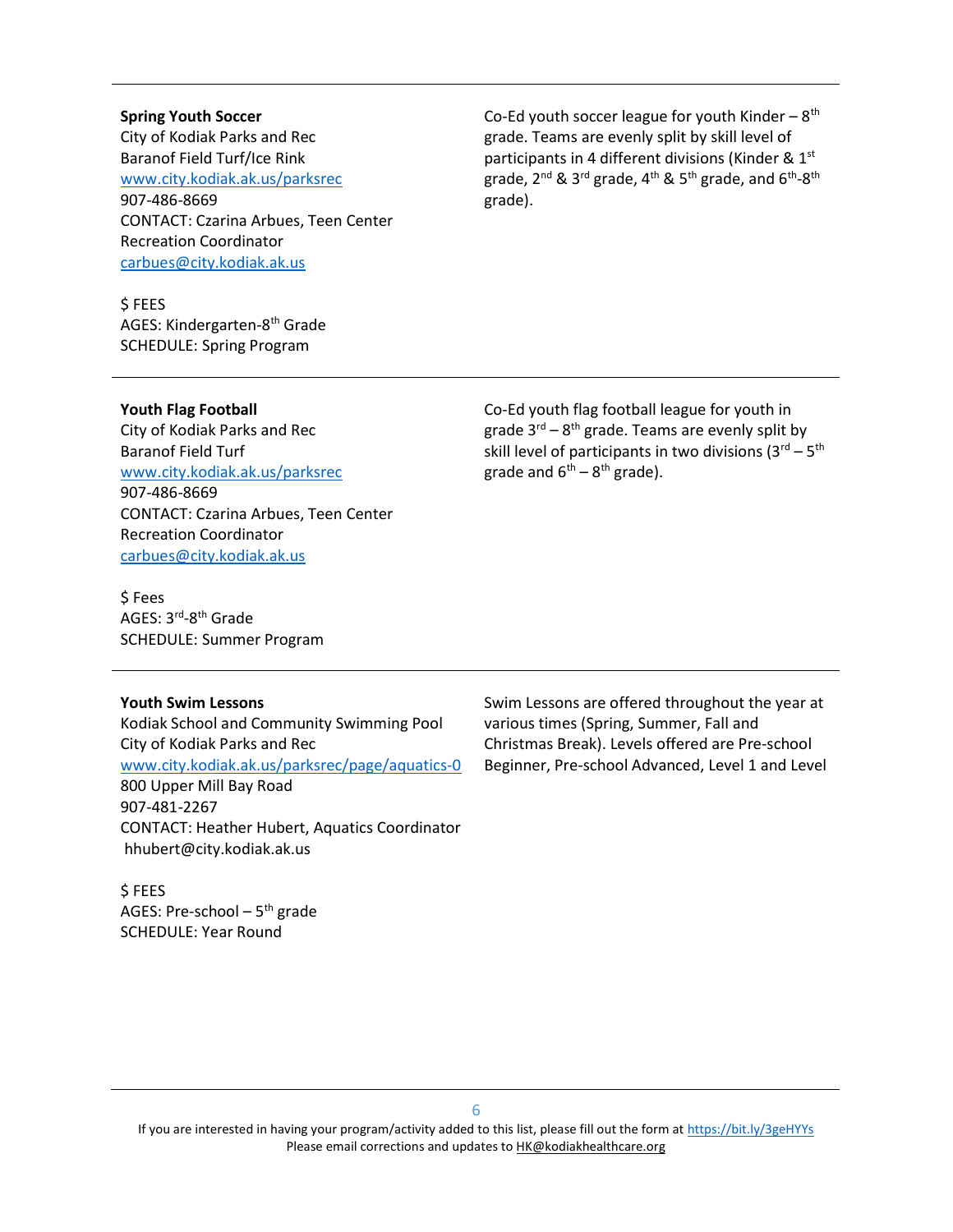## Morning Program

City of Kodiak Parks and Rec High School or Middle School (based on gym availability)/Baranof Field Turf/Ice Rink/Swimming Pool www.city.kodiak.ak.us/parksrec 907-486-8669 CONTACT: Czarina Arbues, Teen Center Recreation Coordinator carbues@city.kodiak.ak.us

Kodiak School and Community Swimming Pool

www.city.kodiak.ak.us/parksrec/page/aquatics-0

CONTACT: Heather Hubert, Aquatics Coordinator

\$ FEES Ages: Kindergarten – 6th Grade SCHEDULE: Summer Program

City of Kodiak Parks and Rec

800 Upper Mill Bay Road

hhubert@city.kodiak.ak.us

907-481-2267

Summer youth program for participants in Kinder – 6th grade to participate in group activities that are held in a school gym or on the Baranof park turf field. Other activities include swimming and trips to the Public Library.

There are numerous public events that occur at the Kodiak School and Community Swimming Pool that are available to youth. Please see our schedule located at the link below for a list of regular activities.

\$ FEES AGES: All ages SCHEDULE: Year Round

## Baranof Park Ice Rink Activities

City of Kodiak Parks and Rec www.city.kodiak.ak.us/parksrec/webform/icerink 1222 Chichenoff Street 907-486-8670 CONTACT: Corey Gronn, Parks and Recreation Director cgronn@city.kodiak.ak.us

\$ FEES AGES: All ages SCHEDULE: October- March There are numerous events that occur on the ice that are available to youth. Please see our schedule located at the link below for a list of regular activities occurring during the ice season.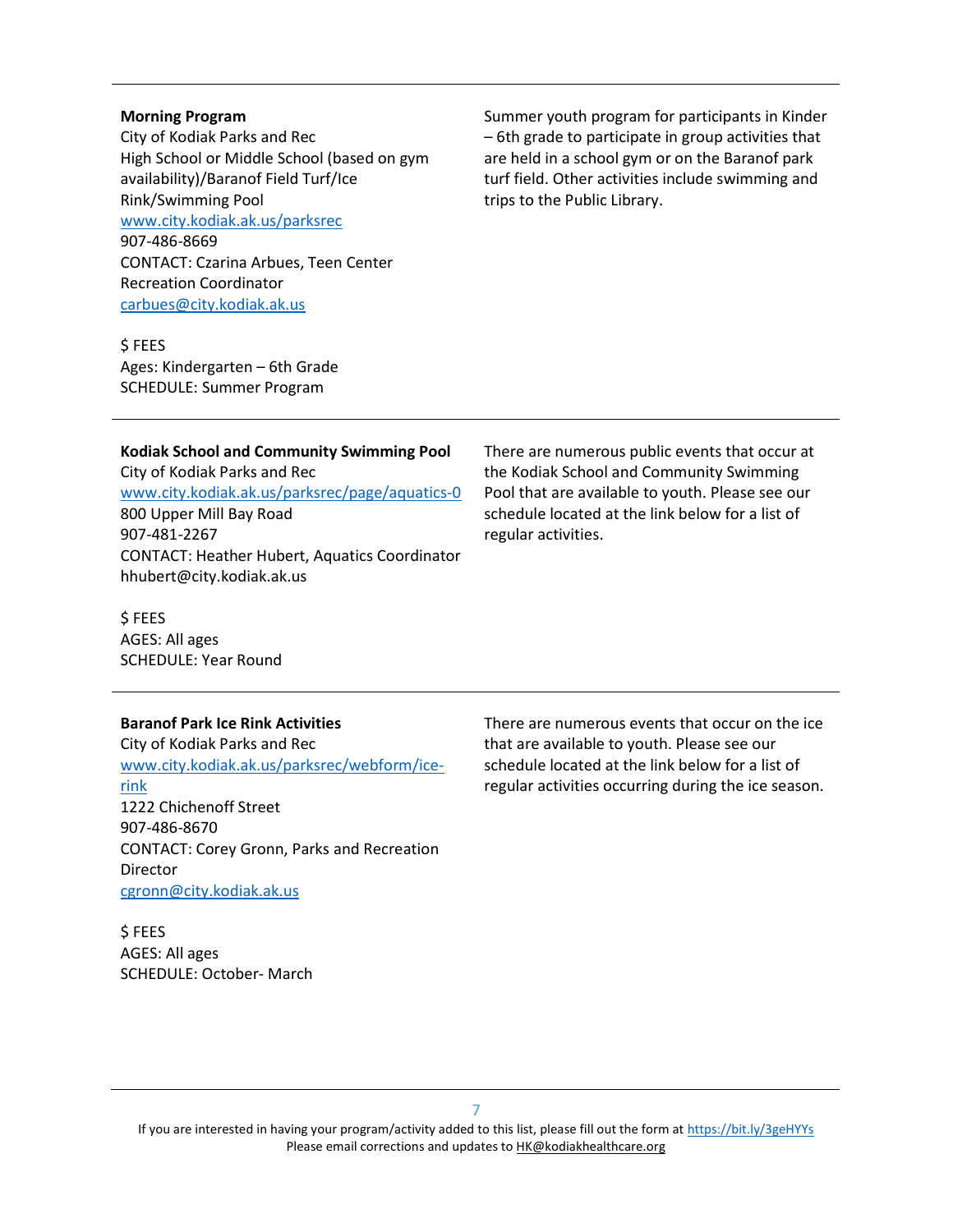Parks and Recreation Crab Festival Events City of Kodiak Parks and Rec Various Locations https://www.city.kodiak.ak.us/parksrec 907-486-8670 CONTACT: Corey Gronn, Parks and Recreation **Director** cgronn@city.kodiak.ak.us

Schedule: In May during Crabfest Fees: Depends on activity (Crab Festival Pasagshak Bike Race, Pillar Mountain Race, and Ididarock do have entry fees) AGES: Elementary, Middle School and High School aged kids are welcome to participate in these activities

The Chamber of Commerce hosts the annual Crab Festival event in May. The City of Kodiak's Parks and Recreation department organizes a few events during the annual celebration. The events hosted include: a chess tournament, Predit-A-Mile Run, Predict-A-Mile Swim, youth foot races, a tennis tournament, a ping-pong tournament, the Pasagshak Bike Race, the Pillar Mountain Race and the Ididarock.

#### CrossFit Kids Kodiak Island

CrossFit Kodiak Island 170 Von Scheele Way crossfitkodiakisland.com 907- 512-2005 CONTACT: Tim Rockenbach tim@crossfitkodiakisland.com

\$ Fee based AGES: Elementary Kids - Ages 5 and up. SCHEDULE: 2x/week for 45 minutes

The CrossFit Kodiak Island Kid strength and conditioning program's goal is to inspire kids to develop a lifelong love of fitness. Our program will improve coordination, balance, agility, flexibility, and endurance through constantly varied workouts, all while having fun.

We strive to equip them with life skills that will set them up for success inside and out of the gym by instilling confidence, self-worth, perseverance, and tenacity in our athletes. It's more than just exercise, it's teaching kids how to make good decisions now in their nutritional choices and mindset that will help create positive habits as they grow and develop. Classes are held 2 times per week for 45 minutes and the cost is \$80/month (\$5 discount for ACH payments)

CrossFit Kodiak Island is an AK Teach vendor and can assist with getting reimbursement for home school Physical Education classes. Middle School & High School age please contact a coach directly for options.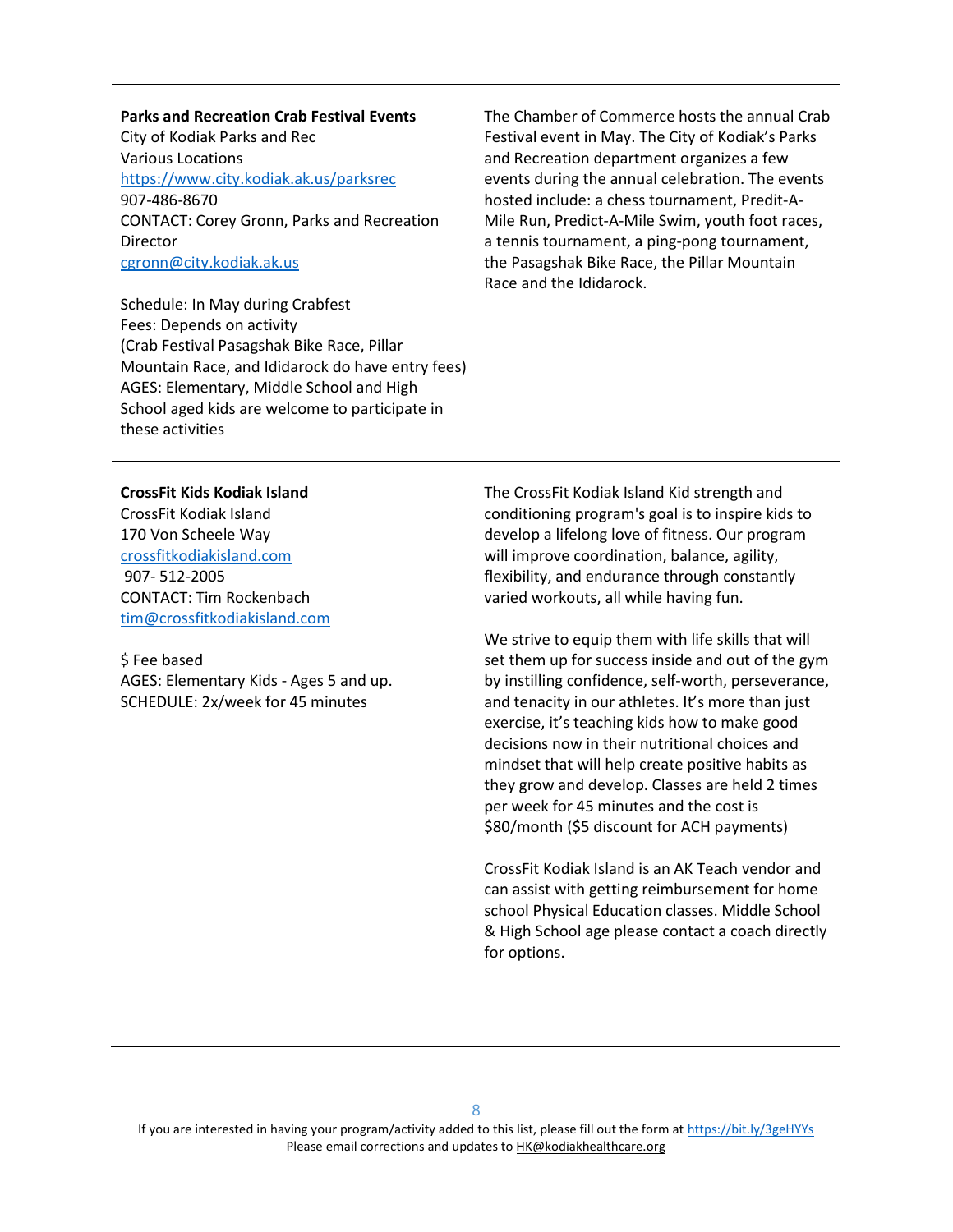#### Kodiak Refuge Salmon Camp

Kodiak National Wildlife Refuge Kodiak Refuge Visitor Center 402 Center Avenue. www.facebook.com/kodiakrefuge (907) 487-0283 CONTACT: Shelly Lawson Michelle\_Lawson@fws.gov

\$ fee based (Fee waiver option) AGES: 2nd grade - 8th grade SCHEDULE: Summer Camp

Salmon Camp is a summer science camp led by the Kodiak National Wildlife Refuge with support from partners such as Alaska Geographic. The Kodiak Refuge uses a lottery process in an effort to make access to Salmon Camp registration as equitable as possible for all those interested. Normal registration is available after lottery for any remaining spaces. Camp fees can be waived. After lottery, selected families should complete registration by May 31st.

To be included in the lottery, call (907) 487-0283 and provide the following information by April 3, 2022. If you reach a voicemail, please leave a detailed message including:

Name of student.

Grade of student in FALL 2022 (Students can only be in camps specific to their grade). Camp name (if more than one available for your age group). Contact name, best phone number and email address.

Nature Nurture Camp: 2nd-3rd Grade June 6th-10th: 10am - 2pm

Natural Cycles of the Earth Salmon, fishing, birds, butterflies, tides and more. \$80 (fee waiver option)

Ranger Camp: 4-5th Grade June 20 - 24th: 10am - 2pm Natural Cycles of the Earth Salmon, fishing, migration, birds, water cycle and more. \$80 (fee waiver option)

Island and Earth Camp: 6th Grade July 11-July 15th: 10am-3pm Fishing, art, tide pooling, water sampling and more. \$100 (fee waiver option)

Adventure Camp: 7th-8th grade July 25-29: 10am-3pm Survival, Leave No Trace, art, fishing, and more. \$100 (fee waiver option)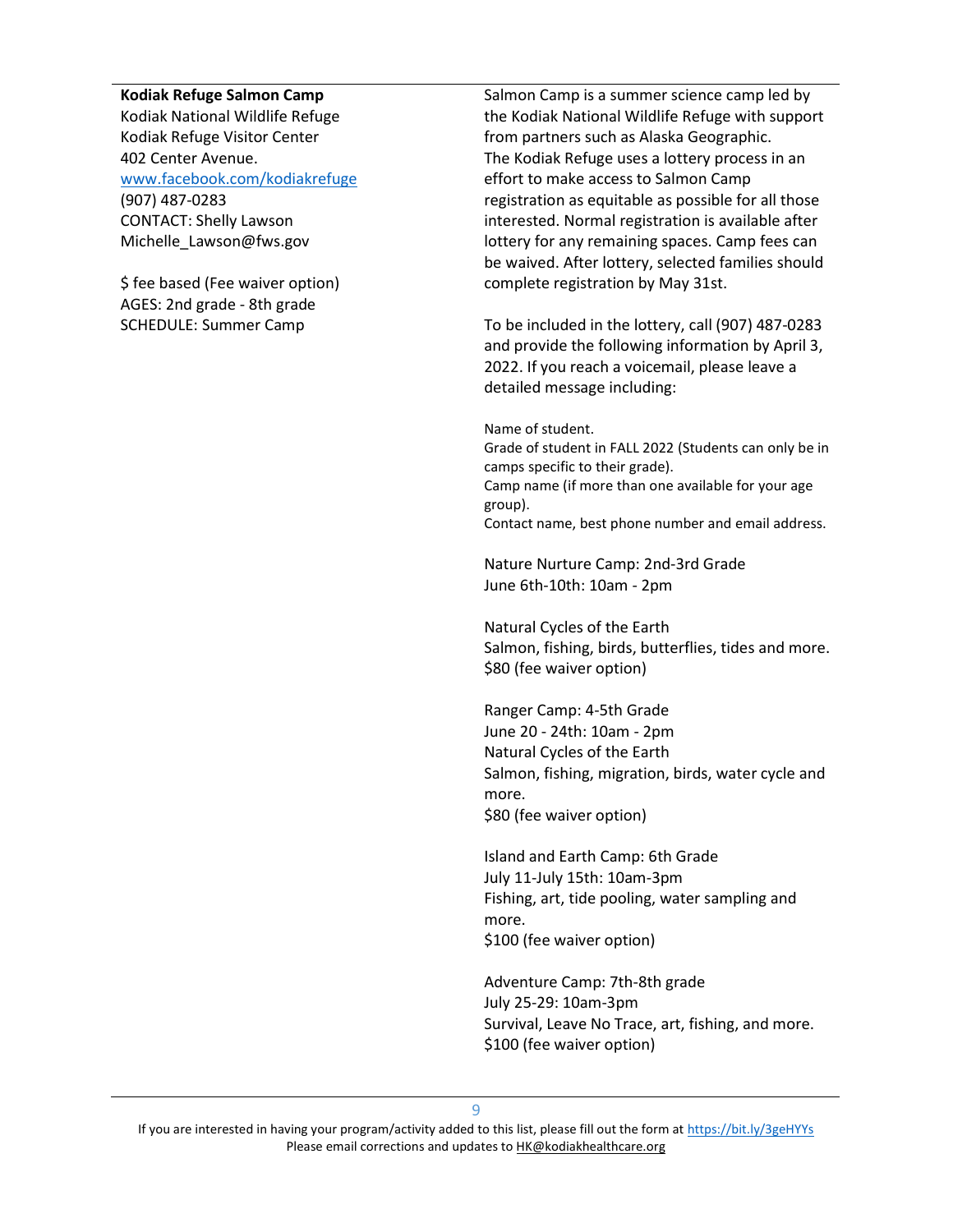Dig Afognak Native Village of Afognak www.afognak.org/dig-afognak 907-486-6357 Contact: Denise Malutin denise@afognak.org

\$ fee based AGE: Elementary School (grades K-5) SCHEDULE: Summer Camps

These camps offer Alutiiq cultural activities such as the Alutiiq language, art activities, subsistence, traditional beading or skin sewing, spending time with respected Elders, nature walks, healthy friendships, banya a low rope course and zip line. Participants will take part in traditional subsistence activities with local Elders and adult mentors, harvesting, preparing, processing and preserving traditional foods. The harvesting and recycling activities are intended to teach youth to protect and preserve our resources for the next generations to come. In addition, youth will learn vital wilderness survival methods through fun outdoor activities, games and competitions. Some of what the participants learn about first aide, exercise using survival techniques, kayak safety, and how to build shelters and fires. For more information about Dig Afognak Camp, please give us a call. Quyanaa!

#### Next Step Dance Kodiak

1220 E Rezanof Dr. www.nextstepdancekodiak.com 907-654-5722 CONTACT: Mary Beth Loewen dance@nextstepdancekodiak.com

Dance and gymnastic lessons for ages 3-adult Next Step Dance provides high-quality dance instruction to all ages and provides students with a safe, accepting, and motivating environment in which to learn and grow in a variety of styles.

\$ Fee based AGES: Ages 3- Adult SCHEDULE: School year program, summer programs

#### Kodiak 4-H

UAF Cooperative Extension Service www.alaska4h.org/kodiak.html (907) 486-1503 CONTACT: Kate Schaberg, Kodiak 4-H Program Coordinator klschaberg2@alaska.edu

\$ Fee Based AGES: Kindergarten through 12<sup>th</sup> grade SCHEDULE: School year program, summer programs

Kids complete hands-on projects in areas like health, science, agriculture and citizenship, in a positive environment where they receive guidance from adult mentors and are encouraged to take on proactive leadership roles. Projects in Kodiak currently include arts/crafts, shooting sports, healthy living and gardening, baking, Cloverbud explorers, Teen Leadership, Photography, Dog Obedience, Horse & Horse Lovers, Farm & Ranch and more!

10